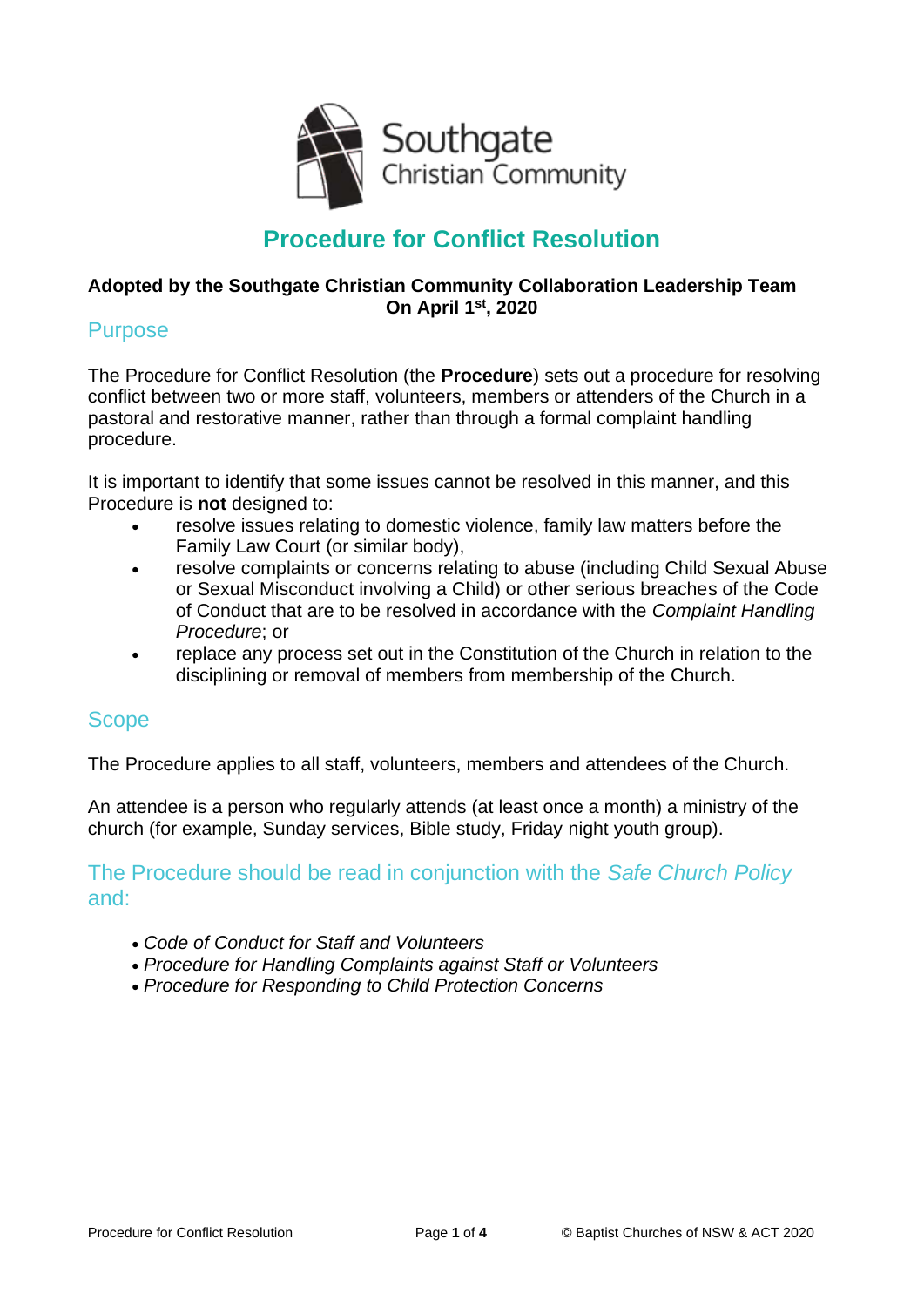# When does this procedure apply?

Situations to which this policy applies include the following:

- a) a disagreement between two or more staff, volunteers, members or attenders of the Church;
- b) a perceived offence caused by a staff member, volunteer, member or attendee to another;
- c) a perception by one person that they have been bullied by a staff member, volunteer, member or attendee (and that it is a matter that is able to be resolved in a pastoral manner);
- d) dissatisfaction with the manner in which a staff member or volunteer has fulfilled their ministry role; and
- e) a complaint that a staff member or volunteer has committed a minor breach of the Code of Conduct.

#### Raising an issue

- a) Anyone may raise an issue
	- with a person directly (see Pathway 1).
	- with Church Leadership or the Safe Church Team in order to seek assistance in resolving the issue (see Pathway 2).
- b) If the concern relates to a member of the Church Leadership or the Safe Church Team, the person should raise their concern with another member of the Church Leadership or Safe Church Team.

# Key Principles

In raising an issue, all parties are to be guided by the following key principles:

- Seeking to glorify God in our responses to each other.
- Striving to serve each other even in the midst of our disunity.
- Seeking to be Christ-like in our reactions to each other.
- Extending grace to each other.
- Focusing on forgiveness and restoration of relationships where appropriate.
- Seeking help where needed, to address grievances.

The Church acknowledges that:

- the nature of relationship breakdown means that it is necessary to respond sensitively and with care for all parties involved;
- in many conflict situations, to help each party understand the key issues and ways forward, the assistance of a neutral third party becomes essential;
- many issues are specific to a particular context and relationship and so must be responsive to this, seeking resolution of substantive issues and where possible, appropriate restoration of relationships between all parties;
- the pathway recommended by Church Leadership will depend upon the nature of the issue, the positions or roles of the parties involved and the skills and capacity of Church Leadership to address the situation.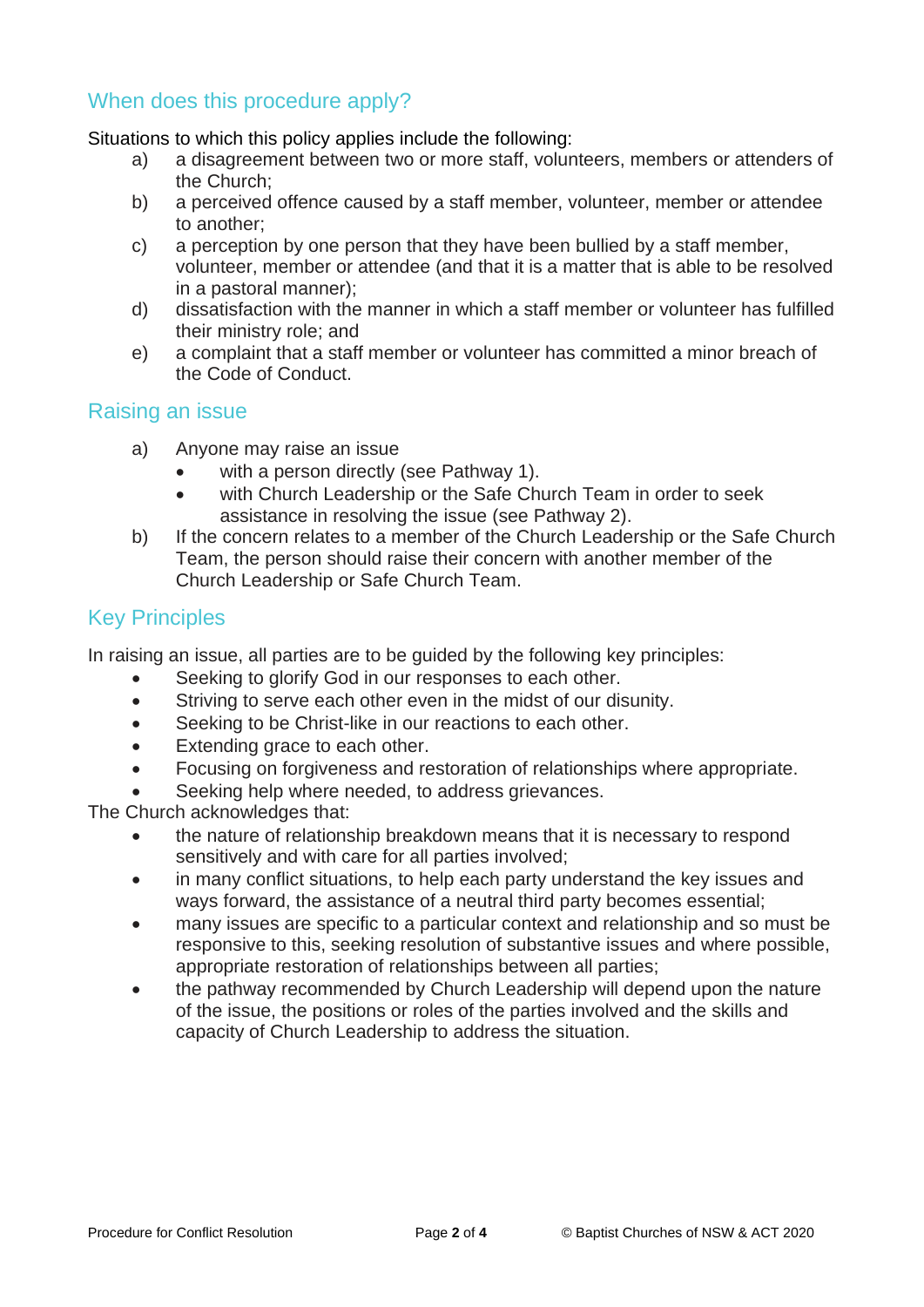# Pathway 1 – Personal Approach

- a) Where an issue arises between a staff member, volunteer, member or attendee and another and the parties feel able to address their concerns without involving other parties, they are to go to the other person and express their concerns with a view to resolving their differences in accordance with Matthew 18:15-17.
- b) The person initiating the personal approach should consider seeking counsel from a wise and unbiased senior leader (from within the church community or externally) or receiving conflict coaching before approaching the other person.
- c) This approach may be useful for addressing personal disagreements and perceived offences. This pathway will not be appropriate where there are concerns about significant power imbalances.

# Pathway 2 – Locally-assisted Approach

- a) In the event of any of the following then the matter should be brought to the attention of Church Leadership.
	- Pathway 1 being unsuccessful in restoring relationship; and/or
	- the issue relates to perceived bullying; and/or
	- the issue relates to dissatisfaction with the manner in which a staff member or volunteer has performed their ministry role.
- b) If an issue is brought to the Church Leadership
	- Church Leadership are to provide support to all parties.
	- Where the Church Leadership considers the issue to be sufficiently serious, they are to appoint a suitably skilled person to assist in resolving the conflict. This may be a senior member of the pastoral staff. Church Leadership are to avoid conflicts of interest where possible when selecting this person. In some cases, for example, where the conflict involves the Senior Pastor, a church consultant from the Baptist Churches of NSW & ACT may be requested.
- c) Where all parties involved in the matter are willing to work towards restoring relationships, the person selected to assist in resolving the conflict will:
	- value confidentiality at all times;
	- meet with each person separately to ensure they are given a chance to tell their story in private, working through their underlying concerns in moving towards resolution;
	- clearly communicate the process to be used to each party during resolution meetings;
	- hold a meeting with the parties together to identify common ground, work through the issues and determine the course of action;
	- follow up to ensure that the solutions are being implemented; and
	- if appropriate, monitor the situation over the following weeks, including to check-in with the parties to ensure that the situation is resolving and that relationships are being restored.
- d) At any stage throughout the process, the person selected to assist resolve the issue may contact Baptist Churches of NSW & ACT for assistance or resourcing.

# Escalation to Procedure for Handling Complaints against Staff or Volunteers

During the course of resolving a concern in accordance with this Procedure, it may be necessary to escalate the matter in accordance with the *Procedure for Handling*